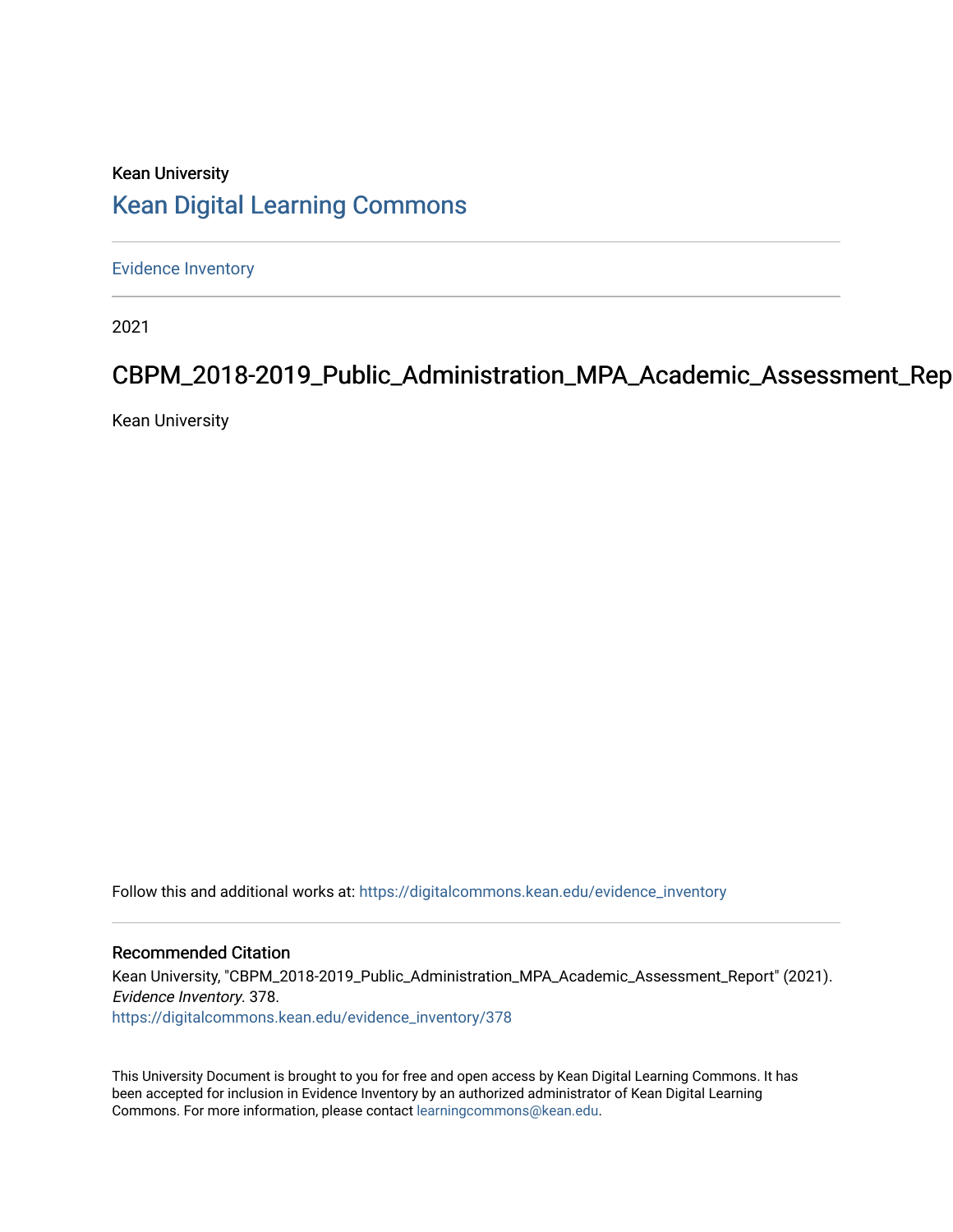# CBPM\_2018-2019\_Public\_Administration\_MPA\_Academic\_Assessment\_Report

#### Abstract

CBPM 2018-2019 Public Administration MPA Academic Assessment Report

#### Keywords

CBPM, Public Administration MPA, Assessment Report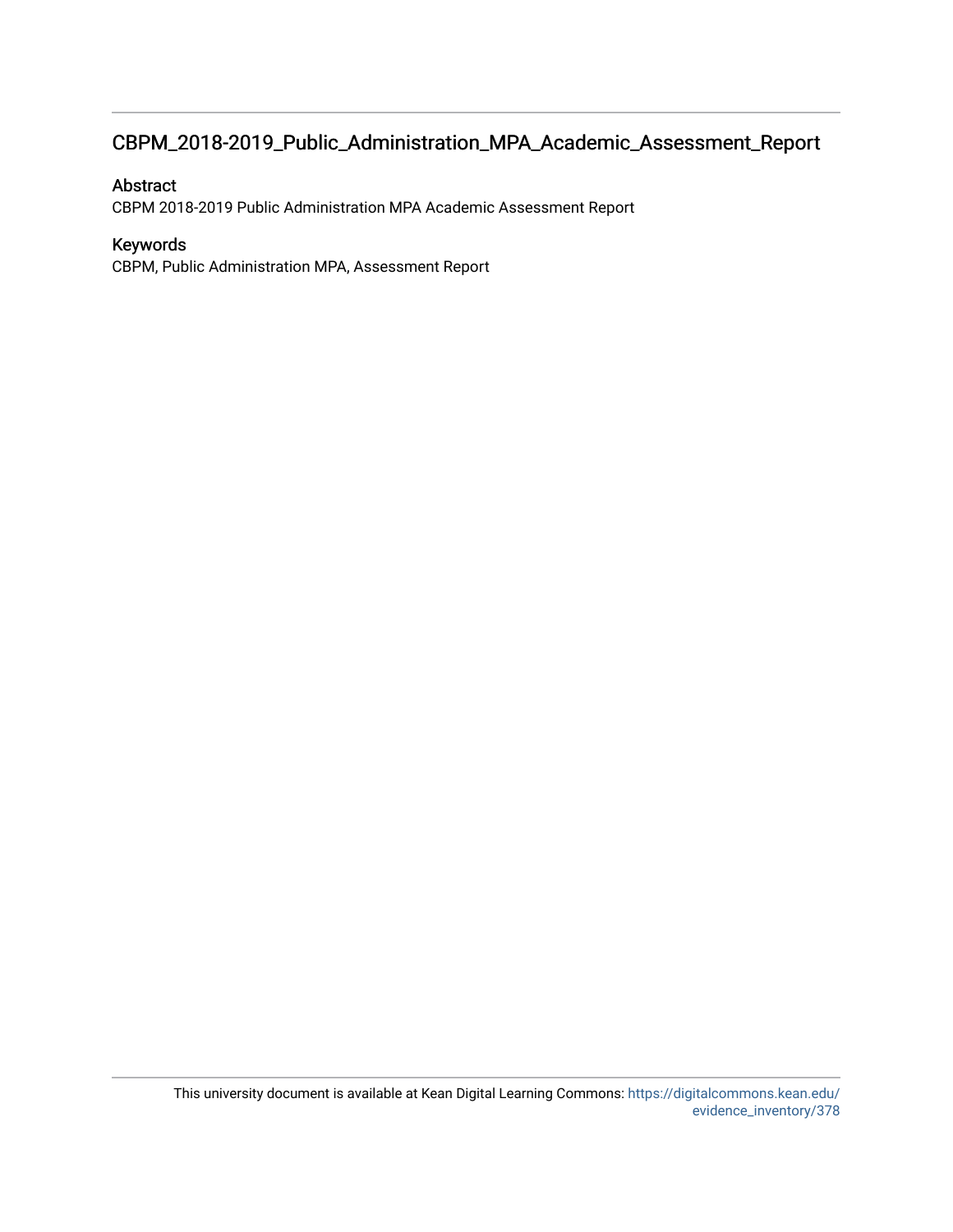## **COLLEGE: College of Business and Public Management**

## **ENTER PROGRAM NAME: Master of Public Administration**

ACADEMIC YEAR: **2018-2019**

REPORT AUTHOR: Dr. Bok Gyo Jeong

#### **PROGRAM STUDENT LEARNING OUTCOMES:**

The MA Public Administration program aims to enhance the five universal competencies of KEAN MPA students recommended by the Network of Schools of Public Policy, Affairs, and Administration (NASPAA).

 $\Box$  SLO 3 Ability to analyze, synthesize, think critically, solve problems, and make decisions

 $\Box$  SLO 4 To articulate and apply a public service perspective

 $\Box$  SLO 5-S Increase global awareness and cultural competency in understanding and engaging public management and policy issues.

#### **DIRECT MEASURE:**

 $\Box$  SLO 3 Ability to analyze, synthesize, think critically, solve problems, and make decisions

- **SLO- Sub-student-learning-outcomes for measurement**
	- o Develop expertise in techniques used in managing government operations
	- o Appraise the concepts of social science research methods, statistical analysis/techniques; apply the skills
	- o Create networked/collaboration solution to complex problems
	- o Identify, evaluate, and model best practices
	- o Develop professional capacity in basic skills

#### ▪ **The assessment rubric:**

- o The SLO 3 will be assessed using a rubric approved by the MPA faculty. The final paper is assessed on 6 criteria: i) Quality of information/evidence, ii) Support of thesis/analysis, iii) Organization/development of thesis, iv) Grammar/usage/mechanics, v) Citation format, and vi) Presentation (style/clarity/voice/time management).
- **PA 5990 Research Seminar**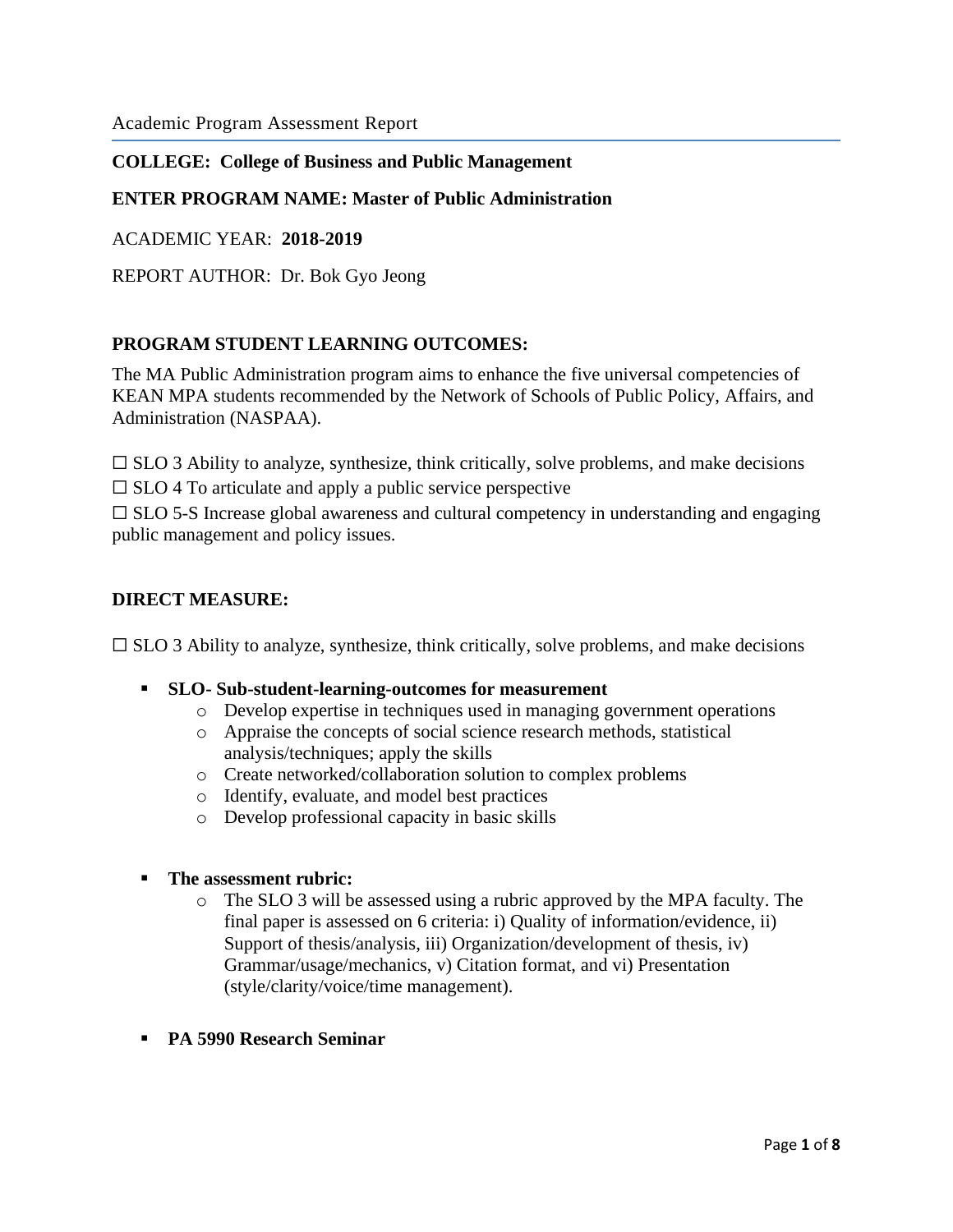o In Research Seminar, the learning outcome will be assessed based on i) students' regular, active and informed participation in seminar discussions (15%) and ii) completion of the research project (85%).

# ▪ **PA 5988 Analytical Methods for Public Management**

o In Analytical Methods for Public Management, the learning outcome will be assessed based on i) students' regular, active and informed participation in class discussions (10%), ii) two exams (midterm 30% + final 30%), and iii) policy analysis project (30%).

 $\square$  SLO 4 To articulate and apply a public service perspective

- **SLO- Sub-student-learning-outcomes for measurement**
	- o Develop respect and demonstrate methods for authentic interaction
	- o Value and demonstrate commitment to professionalism and integrity in serving the public
	- o Communicate public interest based on ethical reasoning and democratic participation
	- o Critique instrumental reasoning in order to promote social and economic equity and justice
	- o Incorporate and value principles of democracy, public transparency, and consensus building

# ▪ **Foundations in Public Administration**

o In Foundations in Public Administration, the learning outcomes will be assessed based on i) in-class presentation of case studies articles (10%), ii) article evaluation (20%), iii) two tests (respectively 30%), and iv) class participation  $(10\%)$ .

 $\Box$  SLO 5-S Increase global awareness and cultural competency in understanding and engaging public management and policy issues.

# ▪ **SLO- Sub-student-learning-outcomes for measurement**

- o Understanding and being aware of various cultures and their impact on local and global society
- o Respecting and accepting cultural differences in local and global environments.
- o Being culturally sensitive in engaging public management and public policy issues.
- **The assessment rubric:** The student learning outcome will be assessed using a rubric approved by the MPA faculty. The final paper is assessed on the following criteria: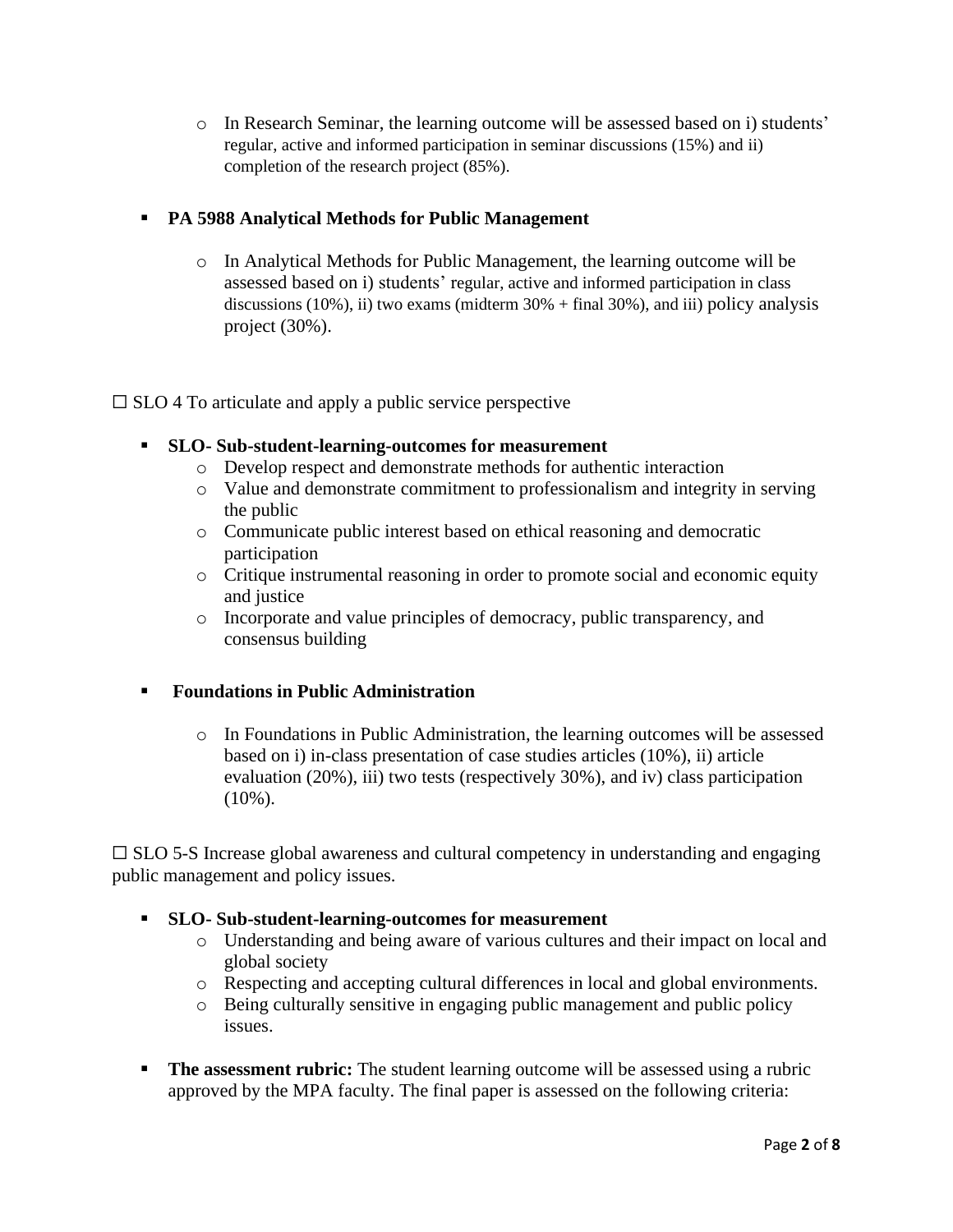- 1. Knowledge of culture worldview
- 2. Knowledge of cultural frameworks
- 3. Skills Empathy
- 4. Skills Verbal and Non-verbal communication
- 5. Attitudes- Open-ness to diversity
- 6. Attitudes- Curiosity about diversity

#### ▪ **Foundations in Public Administration**

o In Foundations in Public Administration, the learning outcomes will be assessed based on i) in-class presentation of case studies articles (50%) and ii) article evaluation (50%).

## **TARGET:**

A rubric criterion score of 4 or higher on each of the selected criteria was established as a proficiency standard for student learning by Kean MPA Faculty. The expectation is that 80% of students would achieve a score of 4 or higher on each criterion.

#### **DATA COLLECTION AND RESULTS:**

#### ☐ **SLO 3 Ability to analyze, synthesize, think critically, solve problems, and make decisions**

**Semester:** Fall 2018 **Course Number:** PA 5988 Analytical Methods for Public Administration **Number of students:** \_12\_ **Number of sections:** \_1\_

The mean score for each of the criteria is as follows:

| i) Quality of Information/Evidence/Data (4.58) |
|------------------------------------------------|
| ii) Analysis $(4.52)$                          |
| iii) Development of Thesis (4.48)              |
| iv) Grammar/Usage/ Mechanics (4.77)            |
| v) Citation Format (4.33)                      |

The class met the proficiency standard in all 5 areas (quality of information/evidence/data, analysis, development of the thesis, grammar/usage/mechanics, citation format, and presentation).

**Semester:** Fall 2019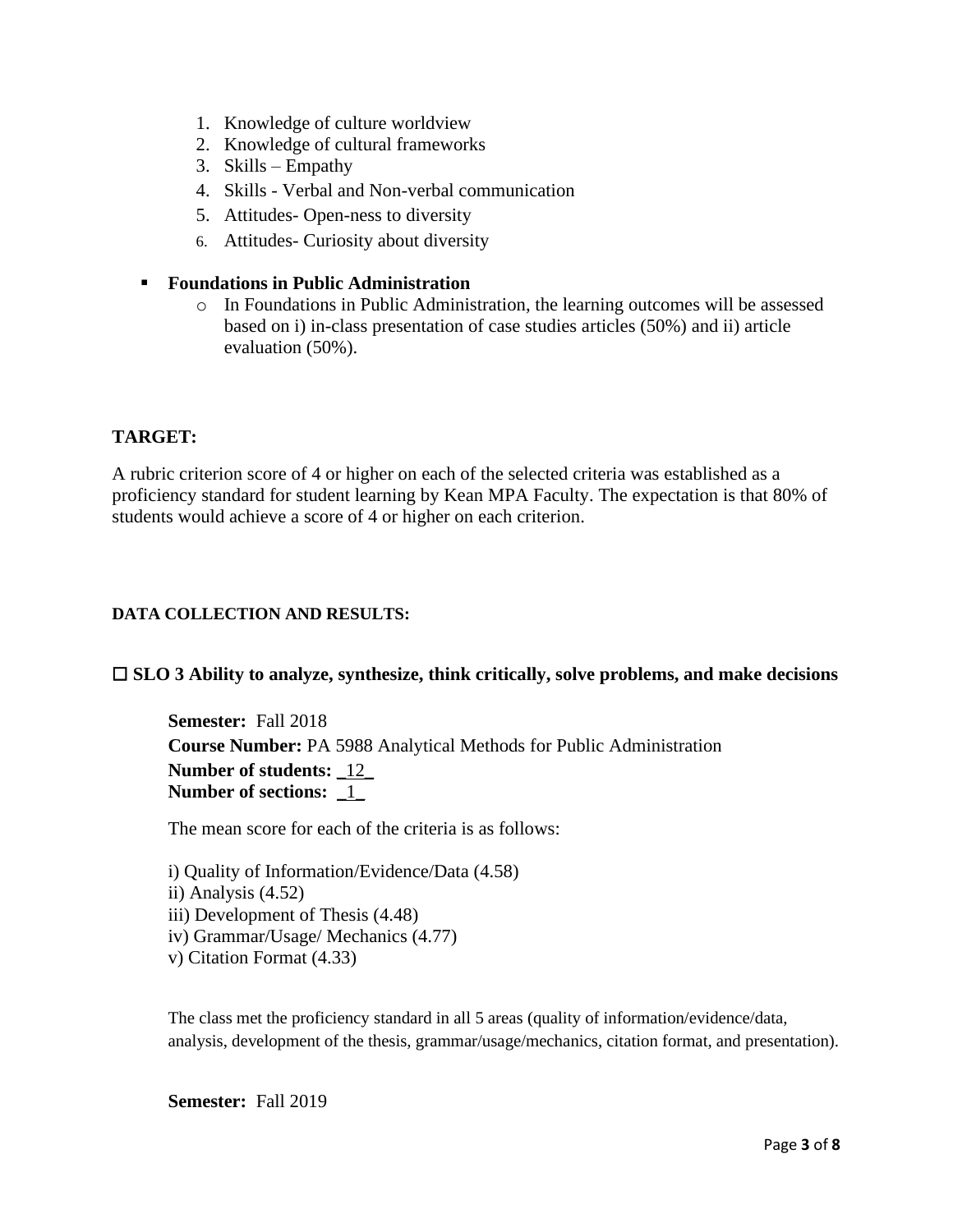# **Course Number:** PA 5990 Capstone Seminar **Number of students:** \_14\_ **Number of sections:**  $\frac{1}{2}$

The mean score for each of the criteria is as follows:

i) Quality of Information/Evidence/Data (4.78) ii) Analysis (4.68) iii) Development of Thesis (4.48) iv) Grammar/Usage/ Mechanics (4.80) v) Citation Format (4.43) vi) Presentation: Style/clarity/voice/time management (4.83)

The class met the proficiency standard in 6 areas (quality of information/evidence/data, analysis, development of the thesis, grammar/usage/mechanics, citation format, and presentation). Students demonstrated highest strength in presentation, while more improvement could be made in development of thesis and citation formatting skills.

#### ☐ **SLO 4 To articulate and apply a public service perspective**

**Semester:** Spring 2019 **Course Number:** PA 5001 Global Foundations of Public Administration **Number of students:** \_20\_ **Number of sections:** \_1\_

- 1) Respect for democratic values 3.2 % class scoring 3 or higher=90%
- 2) Identify distinguishing features of public governance and organizations 3.25 % class scoring 3 or higher=95%
- 3) Exercise professional judgement3.15 % class scoring 3 or higher=90%
- 4) Evaluation of ethical issues 3.05 % class scoring 3 or higher=85%

Students successfully demonstrated their learning in call categories of evaluation including respect for democratic values, identifying distinguishing features of public governance and organizations, exercising professional judgement, and evaluation of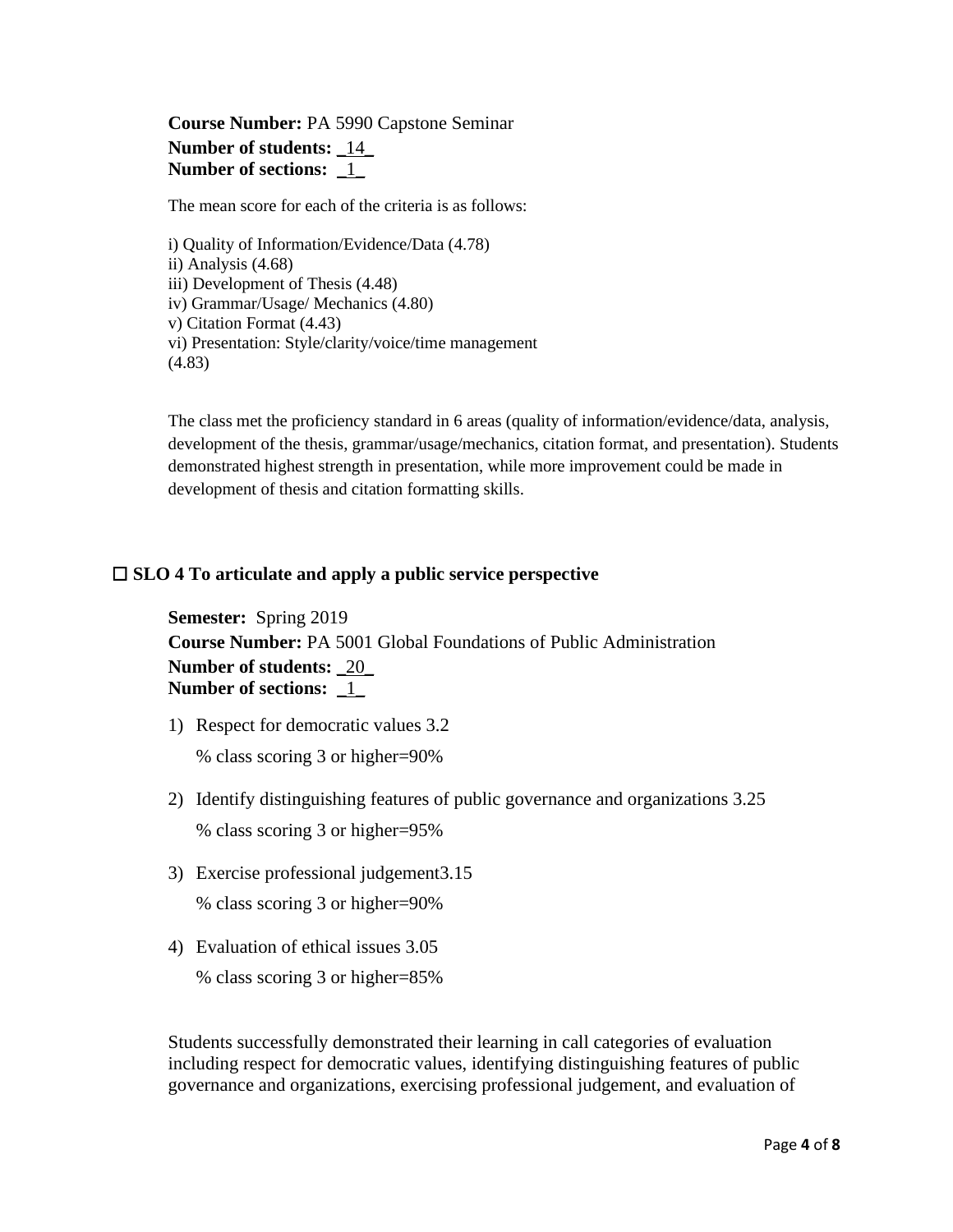ethical issues. Out of these five components, students showed lowest evaluation score in ethical issues evaluation.

**Semester:** Fall 2019 **Course Number:** PA 5990 Capstone Seminar **Number of students:** \_14\_ **Number of sections:** \_1\_

The mean score for each of the criteria is as follows:

i) Understanding and application of main themes from the course to the case (4.61)

ii) Understanding the knowledge in public policy process (4.48)

iii) Quality of Information/Evidence (4.61)

iv) Consideration of the political/administrative feasibility (4.63)

The class met the proficiency standard in all 4 areas (understanding and application of main themes, understanding the knowledge in public policy process, quality of information/evidence, and consideration of the political/administrative feasibility)

### ☐ **SLO 5-S Increase global awareness and cultural competency in understanding and engaging public management and policy issues.**

**Semester:** Spring 2019 **Course Number:** PA 5001 Global Foundations of Public Administration **Number of students:** \_20\_ **Number of sections:** \_1\_

The class met the proficiency standard

1.Knowledge of cultural worldview 3.15 % class scoring 3 or higher=85%

2.Knowledge of cultural frameworks 3.2 % class scoring 3 or higher=85%

3.Skills – Empathy 3.3 % class scoring 3 or higher=85%

4. Skills- Verbal and Non-verbal communication 3.25 % class scoring 3 or higher=90%

5.Attitudes- Open-ness to diversity 3.15 % class scoring 3 or higher=80%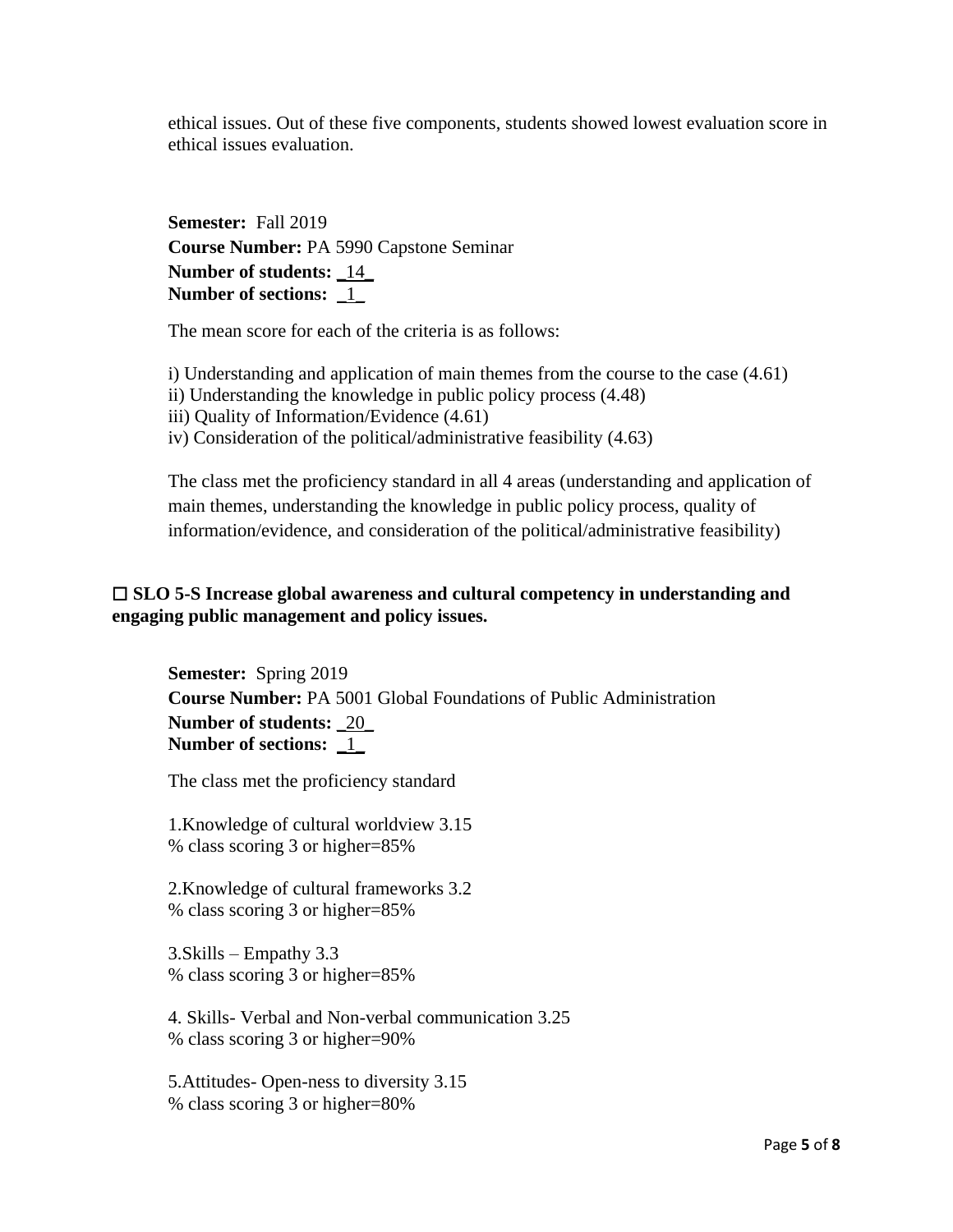6.Curiosity about diversity 3.35 % class 3 scoring or higher=85%

Students successfully demonstrated their learning in call categories of evaluation including knowledge of culture/world views, knowledge of cultural frameworks, skills (empathy), skills (verbal and non-verbal communication), attitudes (openness to diversity), and curiosity about diversity. Out of these components, students showed the highest evaluation score in curiosity about diversity and lowest evaluation score in knowledge of cultural world views and openness to diversity.

## **Discussion/ Curricular Actions/Closing the Loop:**

#### PA 5001

- Students successfully demonstrated their potential, skills, and attitudes to embrace the global awareness through their learning. However, the overall score of the assessed elements are not significantly high, which leaves significant room for improvement. The faculty discussed providing more components in global components in the PA curriculum for students' enhanced global awareness. PA faculty will continue to organize global events including UN-Kean Joint event, global guest speaker series, and global case study during the courses.
- PA faculty will also include the PA 5550 Global Issues in Comparative Public Administration course as additional assessment point for the evaluation of global awareness learning outcome given that this course is specialized in enhancing students' global awareness and raising their skills in the rapidly changing global environment.

#### PA 5988 FA 2018

- The assessment result was discuss at the faculty meeting and the following recommendations were made.
- The assessment rubric may be revised in the way to reflect the NASPAA competencies
- The MPA Faculty will discuss the revision of rubric and assessment criteria at the next MPA Faculty meeting.

#### PA 5990 FA 2018

- The assessment result was discussed at the MPA faculty meeting and the following recommendations were made.
- Writing Center can be used to improve students' writing skills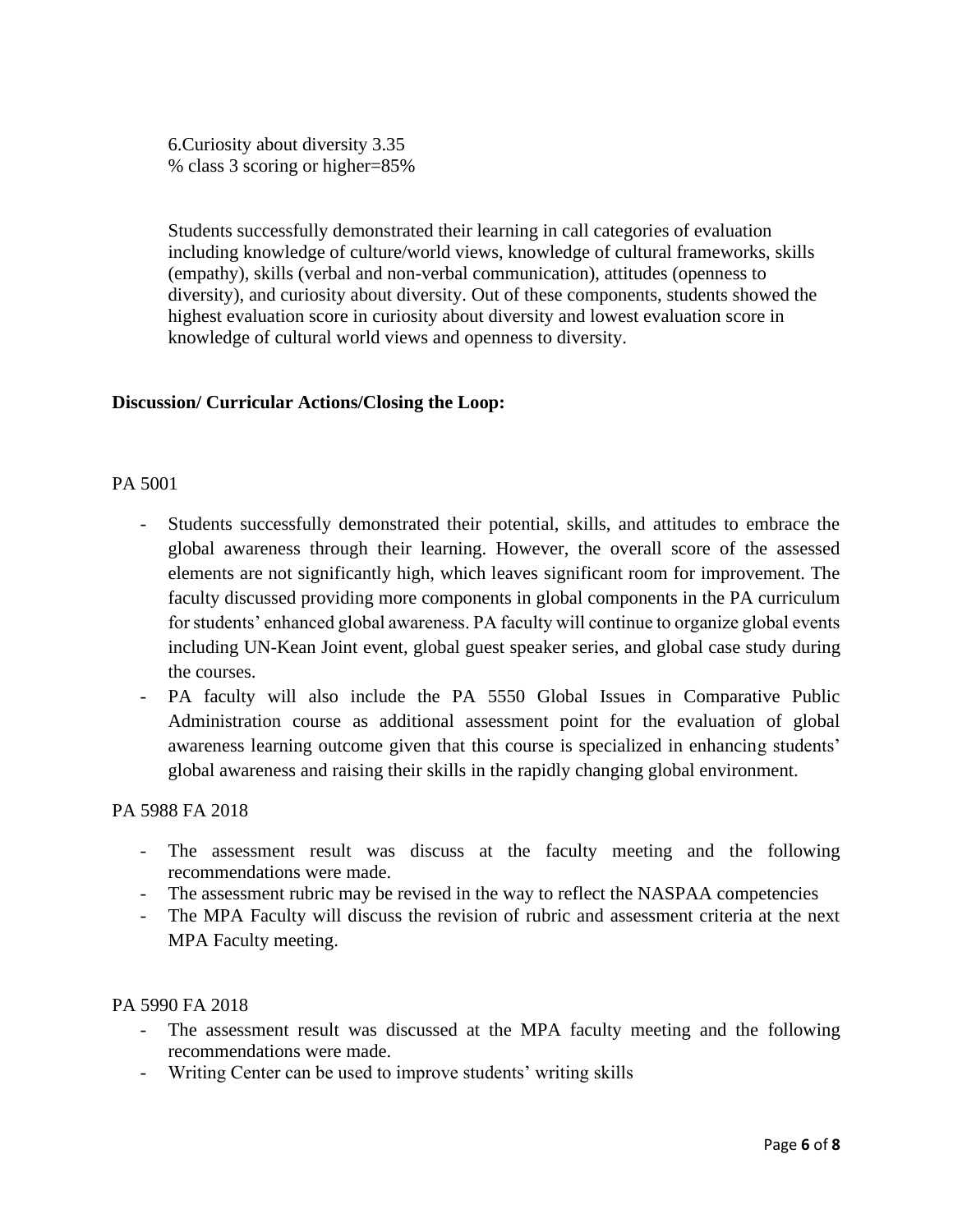- MPA Faculty will collaborate with the Writing Center and invite them to the Kean MPA Students Information Session

# **Supporting Evidence (Data)**

**[PA 5988]** 



**[PA 5990]**